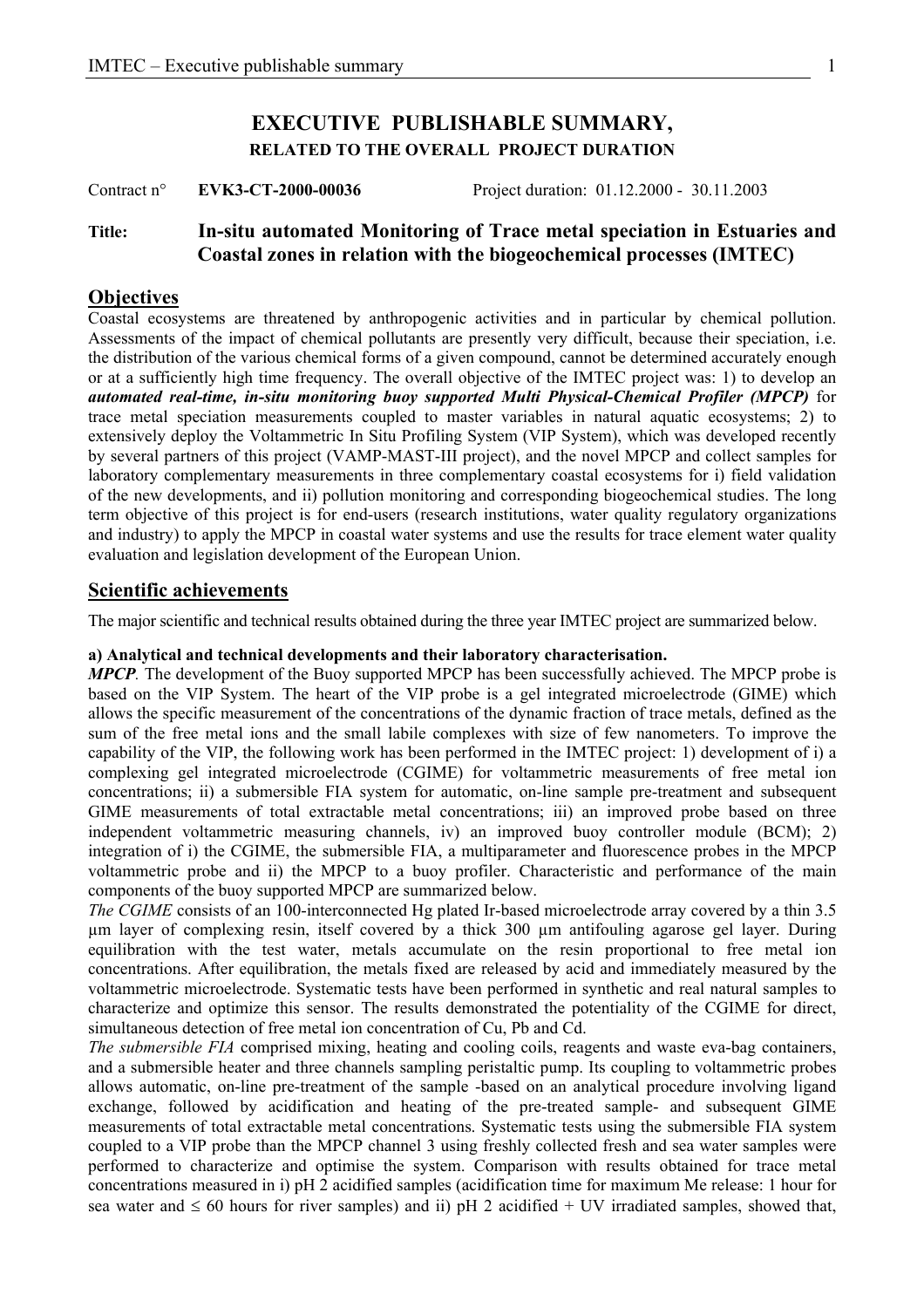using an on-line pre-treatment time of 8 min, the system allows in situ measurements of the total concentrations of the metals which may be released in case of important variation of the physico-chemical conditions of the media (e.g. problem of acidification), i.e. only Me strongly bonded on some organic complexes, which are present mainly in freshwaters and can be dissociate only under drastic chemical conditions, are not detected.

*The MPCP probe* developed is comprised of distinct specific modules: an electronic housing, three pressure compensated VIP flow-through voltammetric cells and sampling submersible peristaltic pumps, integrated standard physical, chemical and optical sensors. The electronic housing contains all the hardware and firmware necessary to manage: i) the simultaneous control of the fluidic system and the SWASV measurements of each cell, i.e. simultaneous measurements of dynamic metal concentrations (channel 1 – GIME), free metal ion concentrations (channel  $2 - CGIME$ ) and total extractable metal concentrations (channel 3 – GIME+FIA); ii) the interfacing of the integrated standard physical, chemical and optical sensors allowing, simultaneously to the three trace metal fraction monitoring, the measurements of master variables (conductivity, temperature. depth, pH, dissolved oxygen, redox E, turbidity and chlorophyll *a*); and iii) the data acquisition and transfer via RS232 or telemetry. A user friendly Windows management software allows the user to control and set up the MPCP probe operating parameters and functions, such as: i) fluidic and electrochemical parameters, ii) data acquisition, transfer and graphical display, iii) calibration, and iv) maintenance operations.

*Remote control of the MPCP* has been achieved by coupling it to the improved *Buoy controller module* (BCM). The BCM, via a stack of communication protocols and a remote management software, supervises the monitoring activities, collects and stores data from the IMTEC-MPCP measuring probe at pre-set time intervals, forwarding them, via wireless connection using GSM network, to the control node land based station. Systematic laboratory tests have allowed to optimise the analytical procedure/conditions for the simultaneous measurements of the three specific metal fractions. Optimisation of the fabrication process of the micro-sensor arrays allowed reproducible and reliable continuous trace metal speciation measurements over extended period of time (typically 1 week) without renewal of the Hg layers.

*PLM technique and micro-analytical developments.* In parallel to the development of the MPCP, development and characterisation of permeation liquid membrane technique for trace metal speciation has been performed for comparison purpose with MPCP measurements and evaluation of micro-analytical system, based on this technique, for future in situ applications. For this purpose, a speciation model predicting the metal flux through the PLM for a test solution containing free metal ions M, free ligand L and hydrophilic complexes ML has been defined. It showed that, by modifying experimental parameters, the transport through the PLM can be set up to separate and pre-concentrate specifically free metal ions or dynamic metal species. Based on this, novel PLM devices have been developed. Theoretical and analytical characterization as well as optimization of a *PLM multi-channel flow cell device* was successfully achieved for Cu speciation laboratory studies. Improvement of the system for Pb, Cd and Zn analysis and speciation have begun. A submersible pump was developed to allow preliminary field tests of this device. The mechanic, electronic and software of a laboratory *FIA-PLM-VMC modular integrated micro-analytical system*, for automatic on-line PLM separation and preconcentration of metal species followed by their voltammetric detection, has been achieved and the fabrication process and geometry of the voltammetric micro-cell (VMC) optimised. Promising results were obtained from the preliminary laboratory tests performed without coupling of the PLM.

#### **b) Field measurements in complementary coastal ecosystems**

#### *Inter-calibration of common analytical techniques and analytical procedures.*

Common analytical procedures have been defined and adopted for sampling, sample pre-treatments, laboratory total metal concentrations measurements, Hg-plated Ir-based microelectrode array preparation and calibration, and in situ SWASV measurements to insure the reliability of the comparison and the interpretation of the field and laboratory complementary data obtained in the three complementary area. Two inter-calibration exercises, involving laboratory measurements of total metal concentrations in pH 2 +UV irradiated samples using VIP probes and laboratory based analytical techniques were carried out. Measurements were performed in i) filtered, stabilized samples collected from the River Tamar and its estuary, encompassing the full range in salinity and ii) certified natural waters. Furthermore, intercalibration exercises incorporating in situ and laboratory speciation analysis of fresh (unacidified) samples using VIP, MPCP, HFPLM and conventional laboratory techniques, involving all IMTEC partners, were undertaken during fieldworks in Sweden (August 2002), Italy (November 2002) and the UK (April 2003). The results have demonstrated the comparability of the metal speciation data obtained by all partners.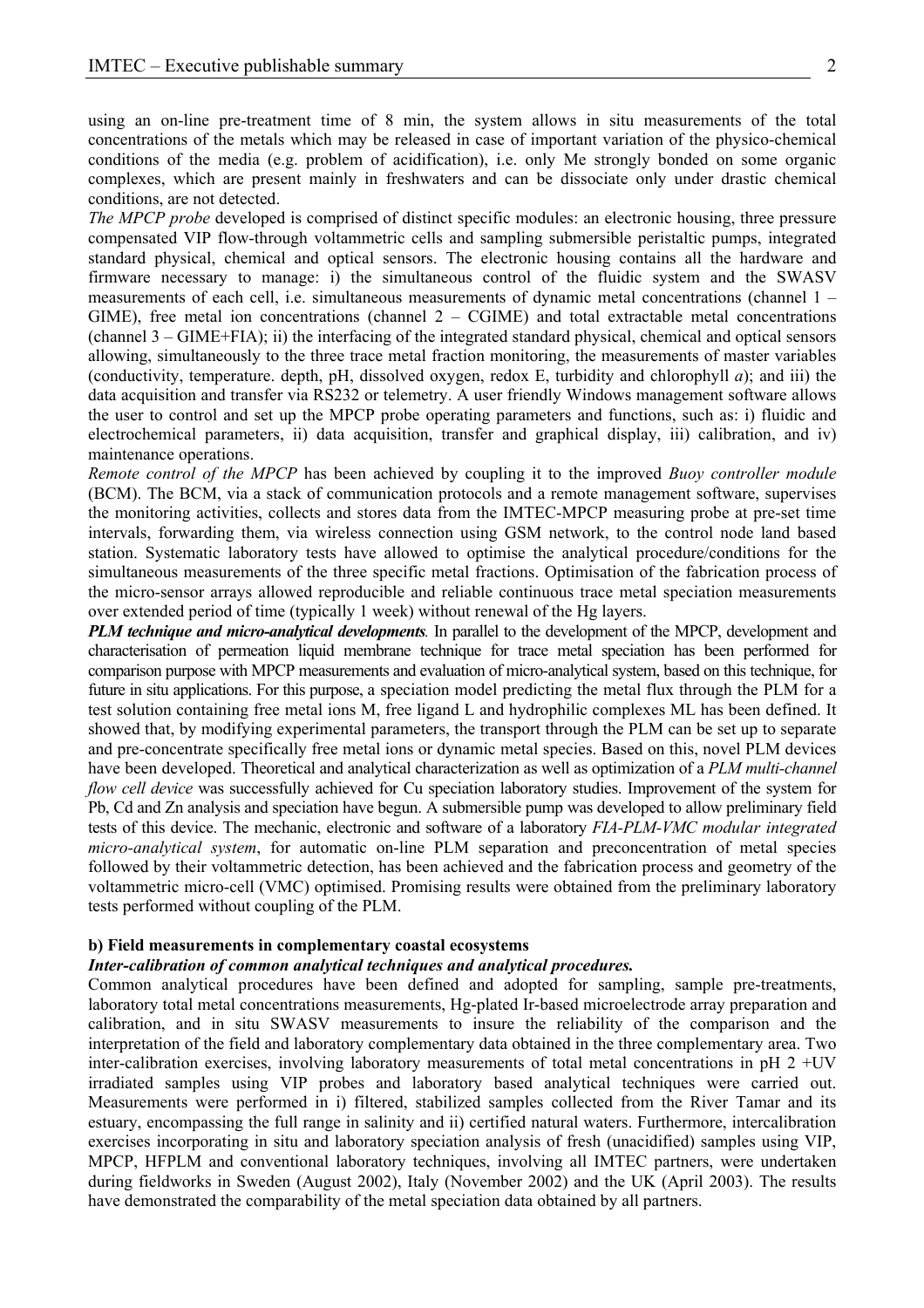*Field tests and validation of the MPCP and Buoy supported MPCP*. The MPCP was successfully applied for in situ measurements of the free, dynamic and total extractable metal concentrations as well as master variables in i) macro-tidal contaminated estuaries and coastal waters in southwest England and ii) the highly contaminated Po micro-tidal estuary and its corresponding plume in the Adriatic sea during IMTEC field campaigns performed conjointly by several partners (Plymouth - April 2003, Ancona - August 2003). Good agreement in the results were obtained between the MPCP and the in situ VIP and laboratory complementary measurements performed by the other partners, demonstrating the proper functioning of the MPCP at depth and its capability for in situ monitoring of spatial and temporal variations of trace metal speciation and master variables. The Buoy supported MPCP was deployed for unattended monitoring/profiling cycles with automatic data transfer during a third IMTEC fieldwork at the Venice CNR Acqua Alta Platform located in the Northern Adriatic Sea in July 2003. The results obtained demonstrated the potentiality of the system for a remote monitoring and early warning system.

*Pollution monitoring and biogeochemical studies.* In addition to the IMTEC common field campaigns mentioned above, time series of field deployments of VIP probes and complementary laboratory measurements in macro-tidal estuaries in south west England were performed in December 2002, March and July 2003. The datasets of trace metal species and hydrological/biophysicochemical parameters in the complementary aquatic ecosystems showed that there are marked temporal and/or seasonal variations in metal concentrations and speciation related to freshwater discharges, riverine metal inputs, phytoplankton stocks. This work has also demonstrated a clear link between the concentrations of bioavailable metal in the water column and the production of chelating agents in phytoplankton, which are thought to be involved in the intra-cellular detoxification of trace metals.

### **Main deliverables**

The main deliverables of the IMTEC project are: i) optimisation of sampling and in situ and laboratory analytical procedures for trace metal speciation studies in natural aquatic systems, including successful intercalibrations; ii) development and field validation of the MPCP based on an improved VIP probe integrating GIME and CGIME sensors, submersible FIA system and other probes allowing in situ simultaneous measurements of trace metal speciation and master variables; iii) evaluation of the VIP and MPCP systems as a tool for pollution monitoring and early warning system; iv) field estimation of the role of metal speciation on biological response to metal stress; v) provision of datasets of trace metal species and hydrological/biophysicochemical parameters in macro and micro-tidal estuaries and coastal area available for intercomparison and modeling.

### **Socio-economic relevance and policy implications**

The work has demonstrated that the MPCP system is a cost effective tool for simultaneous, continuous monitoring of relevant specific fractions of Cu, Pb and Cd and master variables at time resolutions appropriate for highly dynamic waters. In addition the technical and analytical developments of the MPCP have been done so that the system is adaptable to measure a wider range of metals, other than the ones studied here, e.g. arsenic and mercury. The IMTEC inter-comparison exercises have allowed integration and co-ordination of methodologies resulting in accurate and precise measurements of specific metal fractions of trace metals and bio-physicochemical parameters by several European laboratories and, by extension, training of several PhD and Post-Doc students in trace metal environmental and pollution control studies. Data collected during the various field campaigns have shown that physical and geochemical processes may readily influence the speciation of trace metal. Hence, the determination of total dissolved concentrations of metals alone, as traditionally performed for water quality control, is a poor indicator of potentially bioavailable metal species concentrations, with subsequent implications to our current understanding of metal toxicity and environmental fate. These findings have implications for the routine monitoring of contaminant metals prescribed in the Water Framework Directive. It highlights the usefulness of the MPCP system developed as a end-user tool for more efficient trace metal water quality evaluation and legislation development.